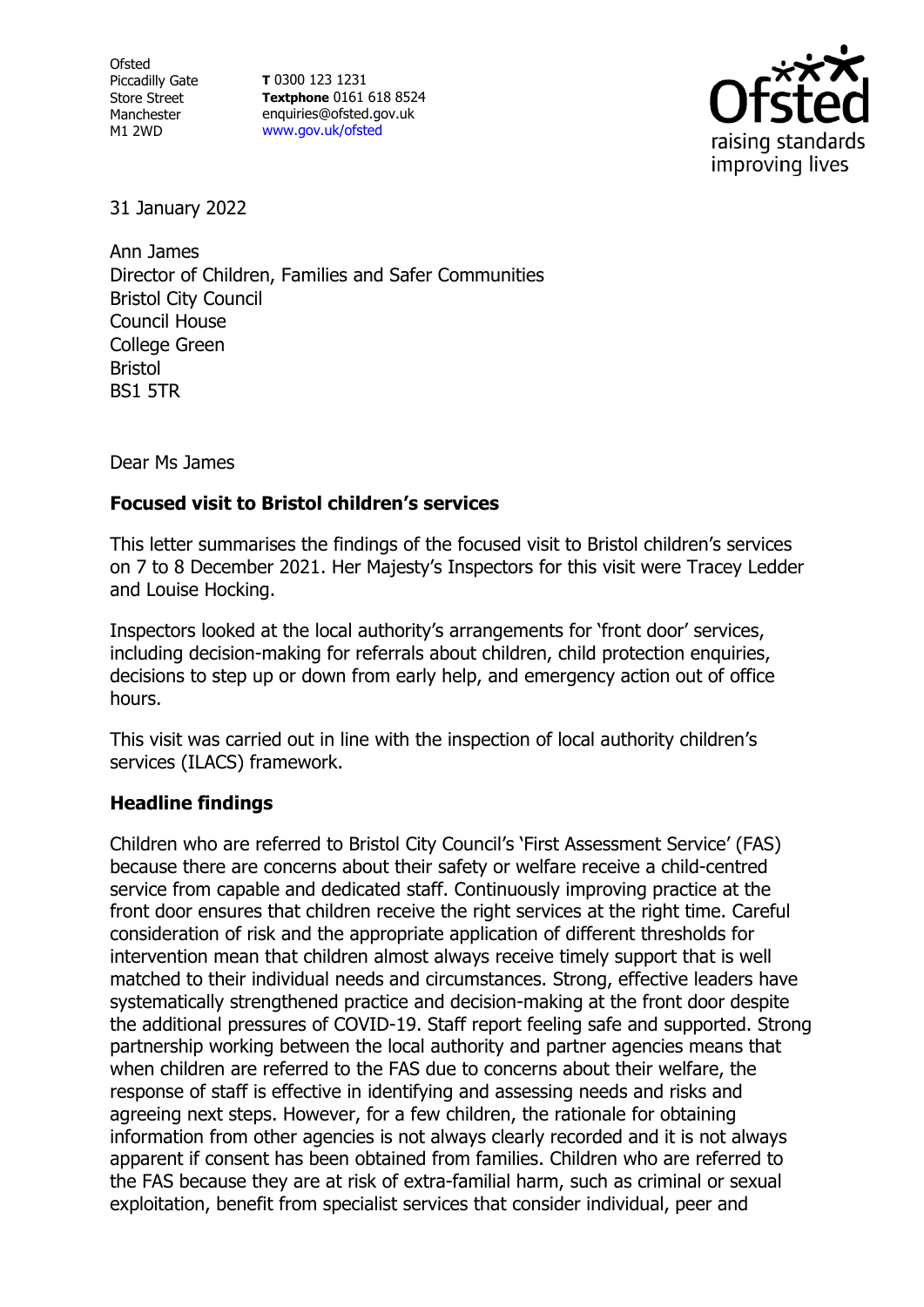

community risks. This helps children to go on to receive targeted support that helps to reduce risk, provides strong support and has a focus on disrupting perpetrators.

## **What needs to improve in this area of social work practice?**

- The consistency with which the reasons for contacting particular agencies to gather information about children and families are recorded.
- ◼ How clearly and consistently the rationale for dispensing with parental consent is recorded when this has been necessary before undertaking checks with partner agencies.

## **Main findings**

The high priority given to the voices of children is a strong, positive theme that threads through all aspects of the work of the FAS and other front door services. This is the case at both the strategic planning level and at the level of work with individual children and their families. Social workers undertake meaningful direct work with children. Children's wishes and views are captured well. For example, some children have age-appropriate copies of safety plans. This means that they know they have been listened to and what to do should they need help again in the future.

One innovative and successful piece of work to help further improve the child-focus and effectiveness of the FAS is the 'secret shopper initiative'. Volunteer children, who have previous experience of social work intervention, were supported to contact the FAS anonymously to test out the system and response they received, and to identify potential improvements. Managers then acted swiftly, listening to the messages from children and implementing learning. For example, the telephone system has been changed so that children who call can now press the first option available to speak to someone.

Referrals about children made by partner agencies are largely appropriate. Social workers are good at understanding and considering children's past histories when they are assessing current needs and levels of risk. This helps to identify proportionate next steps. Urgent safeguarding situations are responded to immediately. This ensures that children and their families almost always get the right support and help when they need it. For a very few children for whom there are no immediate known child protection concerns, their referrals are not dealt with as quickly as they could be. This means that there is sometimes delay in fully understanding their needs and identifying appropriate interventions.

Initial assessment of risk and need is effective. Staff in the FAS have a good understanding of the different thresholds for intervention and how to apply them. This means that they are applied appropriately for the vast majority of children and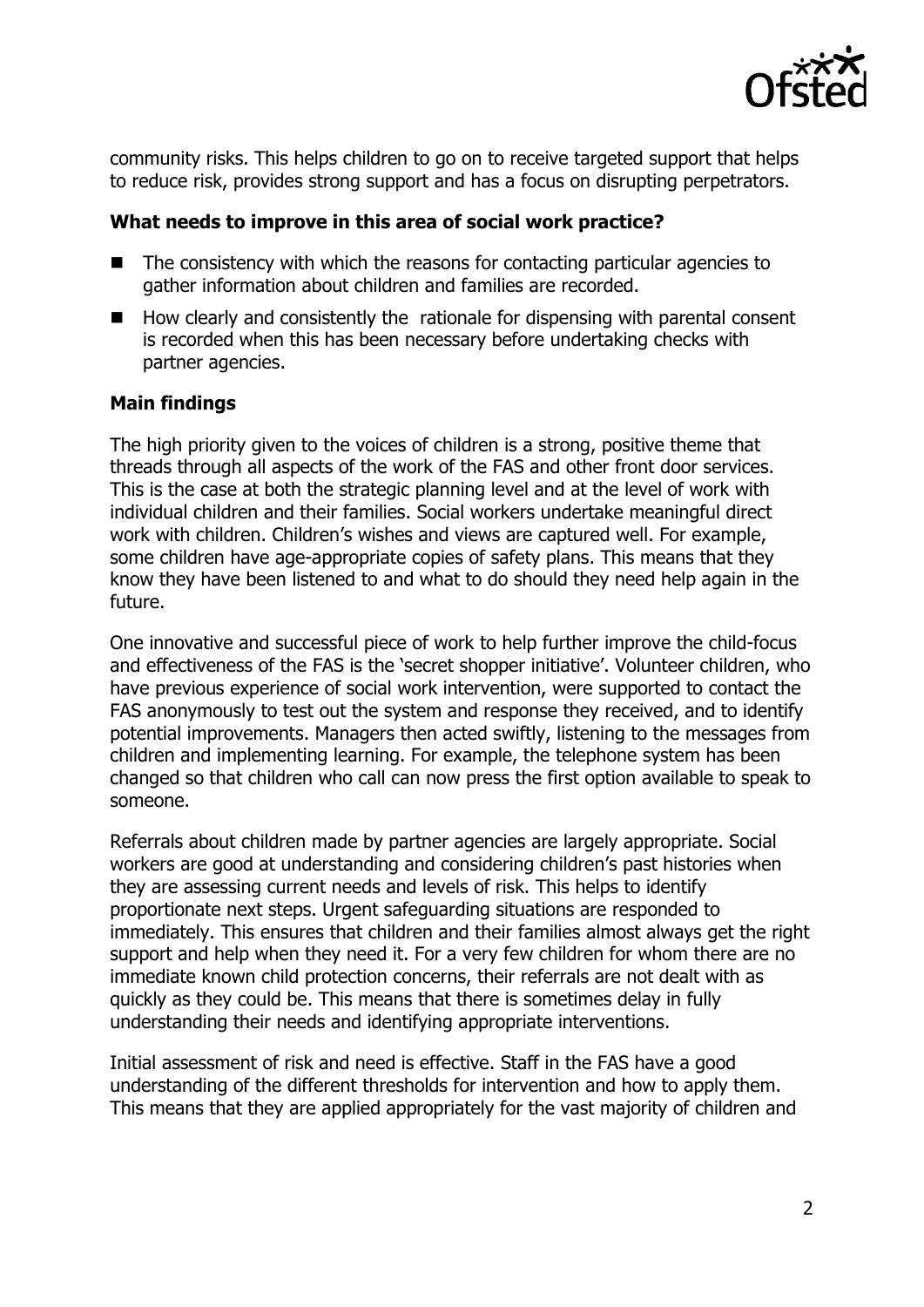

children go on to receive services and other support that is generally well matched to their individual needs and situations.

Information is gathered and used effectively to inform evaluation and plan intervention. For a small minority of children, the rationale for obtaining information from other agencies is not always clearly recorded and it is not always apparent if consent has been obtained from families.

The early help service is a well-integrated part of the front door response. When children are referred for an early help service but assessment shows that they actually need a statutory social work response, this is identified promptly. Effective systems are in place to escalate these children's cases. Early help workers and social workers often work together in these circumstances to ensure consistency for children and their families. Likewise, when children no longer need a statutory social work intervention and can appropriately be supported by early help services, good handovers take place to ensure the right level of support continues.

Children needing social work support in the evenings and at weekends receive an effective service. In common with daytime services, staff work well with partner agencies and communicate decisions and actions with the FAS to ensure continuity. Staff who work in the out-of-hours service feel supported, as senior leaders are available should they need them, and they are familiar with children's information.

Staff at all levels in the FAS are passionate about and dedicated to their work. They talk about children with warmth. Practitioners are attuned to identifying inequality and its impact and to the diverse needs and identities of children and their families, and this is reflected well in their work. They have a solid skill and knowledge base. This equips them to undertake their roles with confidence. Staff devote a considerable amount of time and pay care and attention to detail in considering the information presented to them. This supports managers to make the right decisions for children.

Staff in the FAS are reflective and analytical. The local authority's strengths-based model of social work practice is embedded into all aspects of work undertaken at the front door. This provides social workers with a structure and approach to working with children and families that they like. It helps them to identify and focus on the strengths and weaknesses and plan effective interventions. There is a focus on continuously improving relationships with families and working alongside them.

Some strong working relationships with partner agencies have developed and the positive impact of this is evident in a number of areas. For example, the multiagency daily incident review meeting makes rapid and effective decisions to support children living in homes where domestic abuse is a concern to get the help they need at the time that they need it.

Tackling extra-familial harm, including exploitation and knife crime, is a priority for the local authority and its partner agencies. Strong working relationships with the